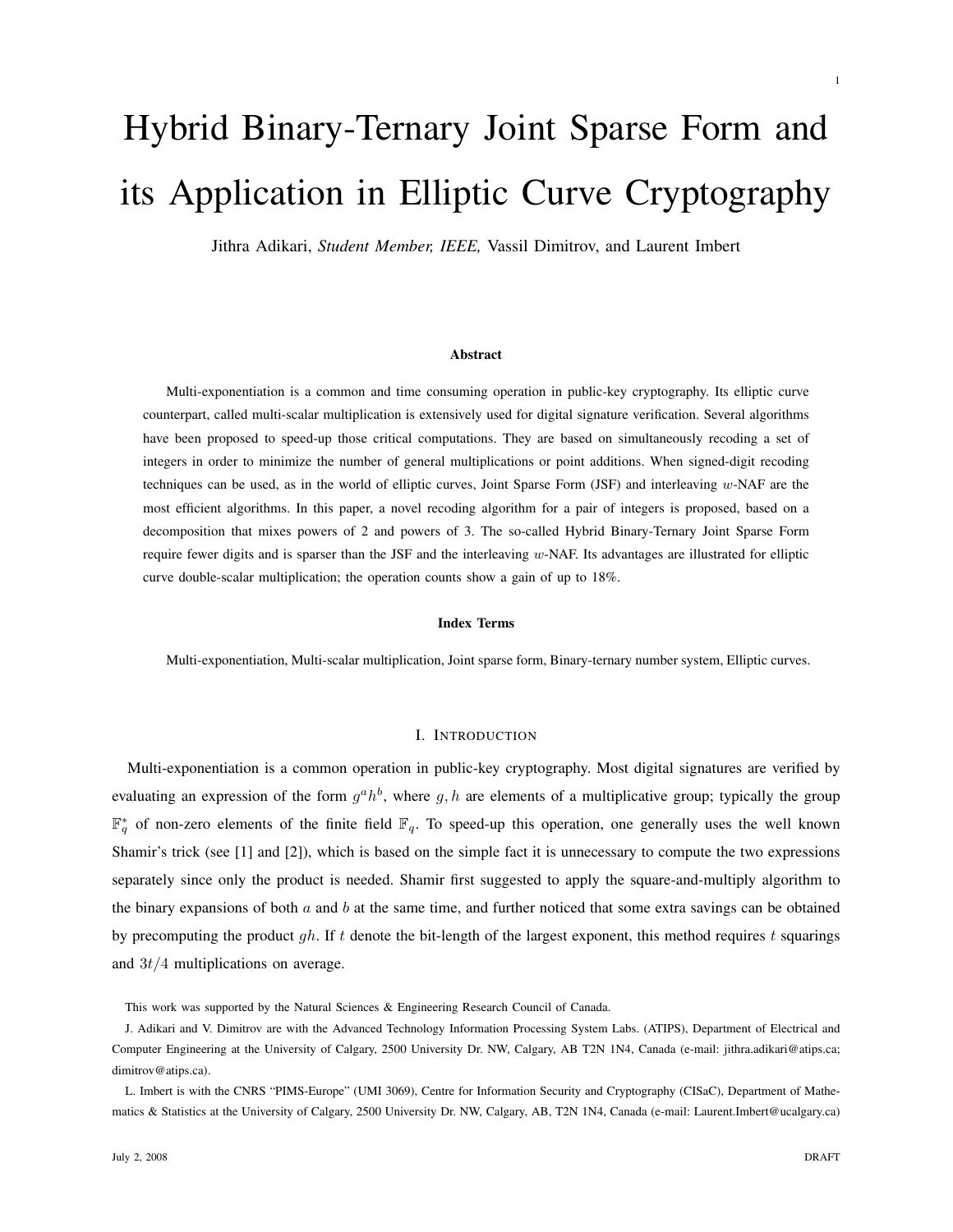In the world of elliptic curves, the same critical operation rewrites  $[k]P + [l]Q$ , where k and l are two positive integers, and  $P$ ,  $Q$  are two elements of the group of points of an elliptic curve; a nice group, denoted additively, where elements can be easily inverted (the cost of computing  $-P$  from P is negligible). The square-and-multiply algorithm immediately translates into a double-and-add-subtract algorithm. Naturally, joint signed binary expansions [3], with digits in  $\{-1, 0, 1\}$  have been considered. The scalars k, l are represented as a 2  $\times t$  matrix

$$
k = (k_{t-1} \ldots k_1 k_0) l = (l_{t-1} \ldots l_1 l_0),
$$

with  $k_i, l_i \in \{-1, 0, 1\}$  for all i. The number of additions required by Shamir's simultaneous method is equal to the so-called joint Hamming weight; i.e., the number of non-zero columns. For example, if  $k$  and  $l$  are both written in the Non-Adjacent Form [4], [5], the computation of  $[k]P + [l]Q$  costs  $t + 1$  doublings and  $5t/9$  additions on average.

*Example 1:* The  $2 \times 9$  matrix given by the NAFs of  $k = 145$  and  $l = 207$ 

$$
145 = (0 \quad 1 \quad 0 \quad 0 \quad 1 \quad 0 \quad 0 \quad 0 \quad 1)
$$

$$
207 = (1 \quad 0 \quad \bar{1} \quad 0 \quad 1 \quad 0 \quad 0 \quad 0 \quad \bar{1})
$$

has joint Hamming weight 5.

In [6], Solinas introduced the Joint Sparse Form (JSF) to further reduce the average number of non-zero columns. The main idea behind Solinas' algorithm is to make sure that out of three consecutive columns, at least one is a zero-column. Solinas' algorithm is given in terms of arithmetic operations but it basically reduces to computations modulo 8 (bit operations). By carefully choosing the positive/negative values of the remainders (mod 8), Solinas proves the uniqueness and optimality (in the context of joint signed binary expansions) of the JSF, showing that the computation of  $[k]P + [l]Q$  requires t doublings and  $t/2$  additions on average.

*Example 2:* Using the same values as above  $(k = 145, l = 207)$ , the JSF

$$
145 = (1 \ 0 \ 0 \ 1 \ 0 \ 0 \ 0 \ 1)
$$

$$
207 = (1 \ 1 \ 0 \ 1 \ 0 \ 0 \ 0 \ 0)]
$$

has Hamming weight 4.

The simultaneous methods described above require precomputations of points involving both  $P$  and  $Q$ . For example, the JSF algorithm needs the points  $P + Q$  and  $P - Q$  to be precomputed. On the other hand, interleaving methods use precomputed values that only involve a single point, which allows the use of different methods for each scalar (such as different width-w NAFs); the doubling steps being done jointly. When the same width-w NAF is used for both k and l, the overall cost of interleaving methods is t doublings and  $2t/(w+1)$  additions on average (see  $[2, pp 111-113]$  for more details). We give an example of interleaving w-NAF in Section III.

In this paper, we describe a novel joint recoding scheme which uses both bases 2 and 3 in order to reduce the average number of non-zero columns. In Section II, we present the basics of the so-called hybrid binary-ternary number systems. In Section III, we extend the concept to represent pairs of integers and we introduce a new joint recoding algorithm. We analyzes our algorithm in Section IV and present some numerical comparisons in Section V.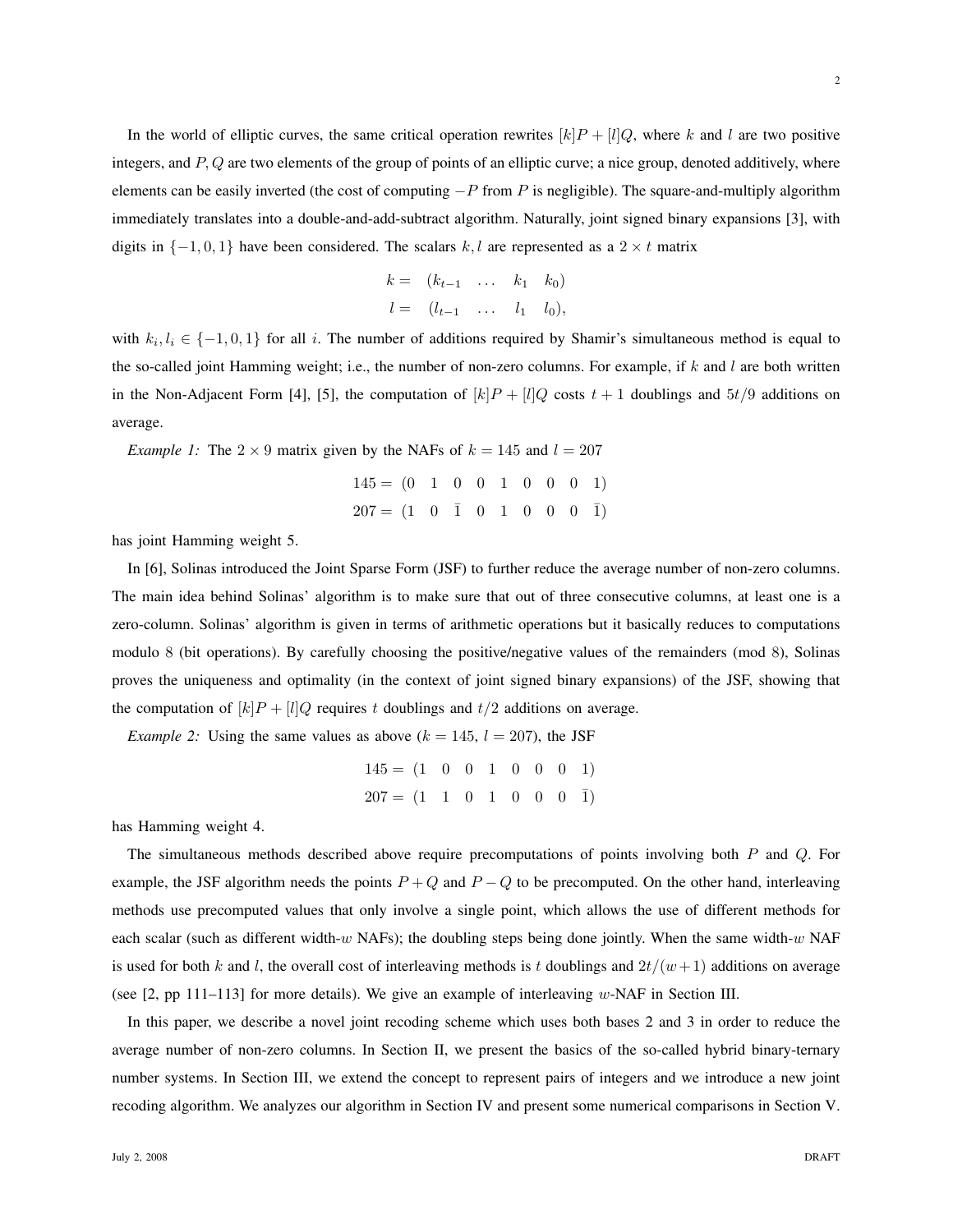### II. HYBRID BINARY-TERNARY NUMBER SYSTEM

The Hybrid Binary-Ternary Number System (HBTNS) was introduced by Dimitrov and Cooklev in [7] for speeding-up modular exponentiation. In this system, an integer is written as a sum of powers of 2 and powers of 3; i.e., it mixes bits and trits (radix-3 digits) except that the digit 2 never occurs. The use of base 3 naturally reduces the number of digits<sup>1</sup> required to represent a t-bit integer. In fact, it can be shown that the average base  $\beta =$  $2^{10/13}3^{3/13} \approx 2.19617$  and that the digit length is almost 12% smaller than the binary length  $(\log_{\beta}(2) \approx 0.88106)$ digits (see [7] for more details). More importantly, this number system is also very sparse; the average number of non-zero digits in HBTNS is 5/13, leading to  $\approx t/3$  for a t-bit number. Algorithm 1 computes the HBTNS of a positive integer.

Algorithm 1 HBTNS representation

```
Input : An integer n > 0Output : Arrays digits[], base[]
 1: i = 02: while n > 0 do
 3: if n \equiv 0 \pmod{3} then
 4: base[i] = 3; digits[i] = 0; n = n/3;
 5: else if n \equiv 0 \pmod{2} then
 6: base[i] = 2; digits[i] = 0; n = n/2;
 7: else
 8: base[i] = 2; digits[i] = 1; n = n/2;
 9: end if
10: i = i + 111: end while
12: return digits[], base[]
```
*Example 3:* The hybrid binary-ternary representation of  $n = 703 = (1010111111)_2$ 

digits  $[ ] = [1, 0, 0, 0, 1, 0, 0, 1]$ base $[ ] = [2, 3, 3, 3, 2, 3, 2, 2].$ 

has only 8 digits among which 3 only are non-zero. Note that the binary representation requires 10 bits, out of which 8 are different from zero. Observe that the least significant digit is the left-most value in  $diqits[$ , such that  $703 = 1 + 2<sup>1</sup>3<sup>3</sup> + 2<sup>3</sup>3<sup>4</sup>$ .

The idea of mixing bases 2 and 3 for elliptic curve scalar multiplication has been proposed by Ciet et al. in [8] using the same decomposition as in Algorithm 1. Dimitrov, Imbert and Mishra generalized this concept in [9] by

<sup>1</sup>Although we only deal with 0s and 1s, the term "digit" is more appropriate than "bit" because of the use of base 3.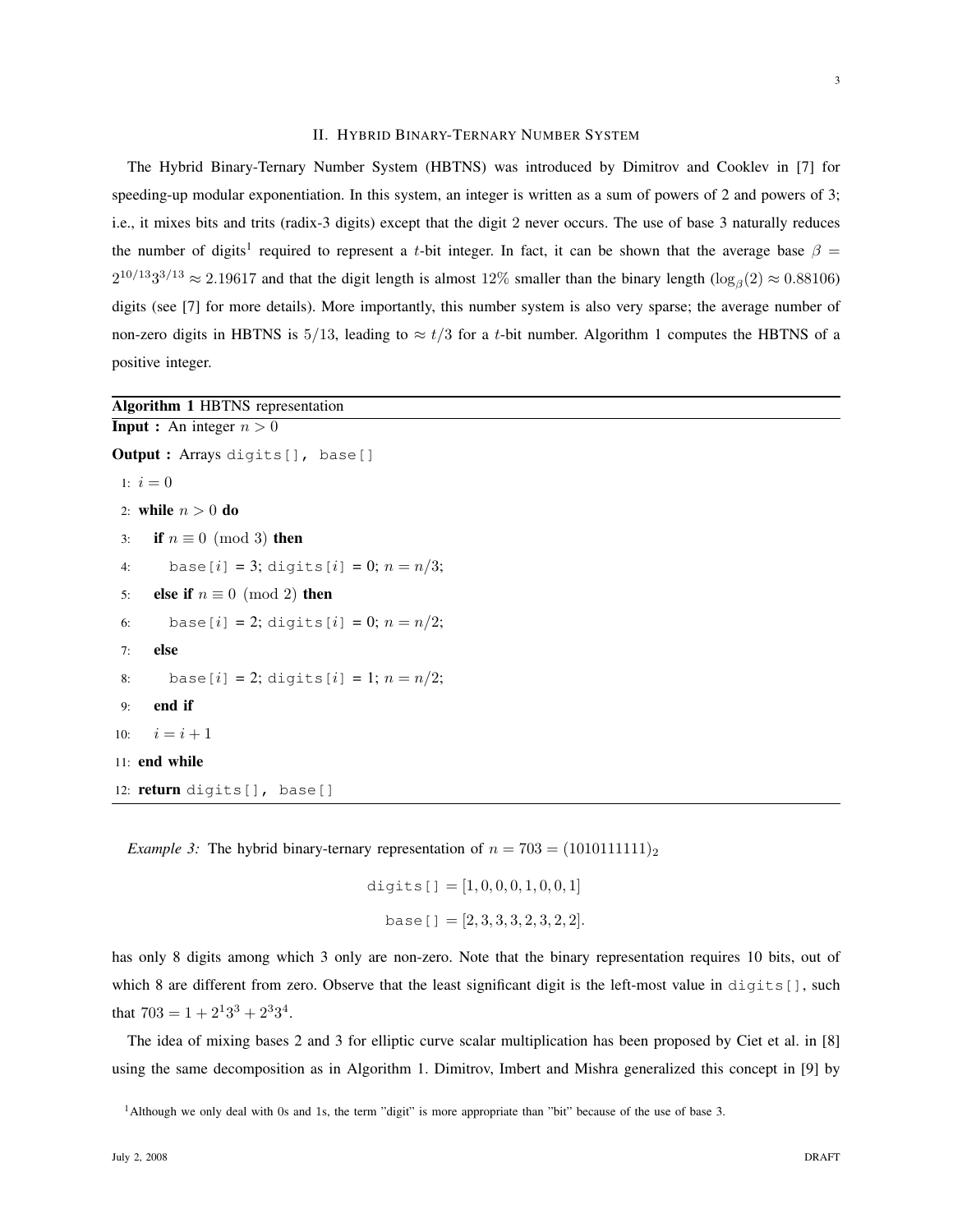

Fig. 1. An example of staircase walk for a double-base chain representing 703

using a greedy approach to compute special signed double-base expansions; i.e., expressions of the form

3 0

3 1

3 2

3 3

 $3<sup>4</sup>$ 

$$
\sum_i \pm 2^{a_i} 3^{b_i}, \text{ with } a_i, b_i \ge 0,
$$

where the exponents form two simultaneously decreasing sequences. These expansions, called double-base chains (see Def. 1 below), allows for fast scalar multiplication. See [10] for more details about this number system.

*Definition 1 (Double-base chain):* Given  $k > 0$ , a sequence  $(K_n)_{n>0}$ , of positive integers satisfying:  $K_1 = 1$ ,  $K_{n+1} = 2^u 3^v K_n + s$ , with  $s \in \{-1,1\}$  for some  $u, v \ge 0$ , and such that  $K_m = k$  for some  $m > 0$ , is called a double-base chain for k. The length,  $m$ , of a double-base chain is equal to the number of terms (often called  $\{2, 3\}$ -integers), used to represent k.

Any elliptic curve scalar multiplication algorithm based on mixing powers of 2 and powers of 3 requires point doublings and additions, as well as, possibly fast, point triplings. In [9], Dimitrov et al. also proposed an efficient tripling formula in Jacobian coordinates for ordinary elliptic curves over large prime fields (see [11] for improved formulas). In [12], Doche and Imbert further extended the concept of double-base chains by allowing digits from larger sets as in the w-NAF algorithm.

An easy way to visualize expansions using two bases (say e.g. 2 and 3), is to use a two-dimensional array (the columns represent the powers of 2 and the rows represent the powers of 3) into which each non-zero cell contains the sign of the corresponding term. (by convention, the upper-left corner corresponds to  $2^{0}3^{0} = 1$ .) A double-base chain can thus be represented by a staircase walk from the bottom-right corner to the upper-left corner, with nonzero digits distributed along this path. An example of such a double-base chain is shown in Fig. 1; it was obtained using Algorithm 1. (Since a given set of non-zero cells can lead to many different staircase walks, we adopt the convention to walk North as much as we can before going East.)

In the next section, we consider an hybrid binary-ternary joint sparse form for a pair of integers. We propose an algorithm which computes two double-base chains that share the same staircase walk; only the distribution of the digits along the path differ.

4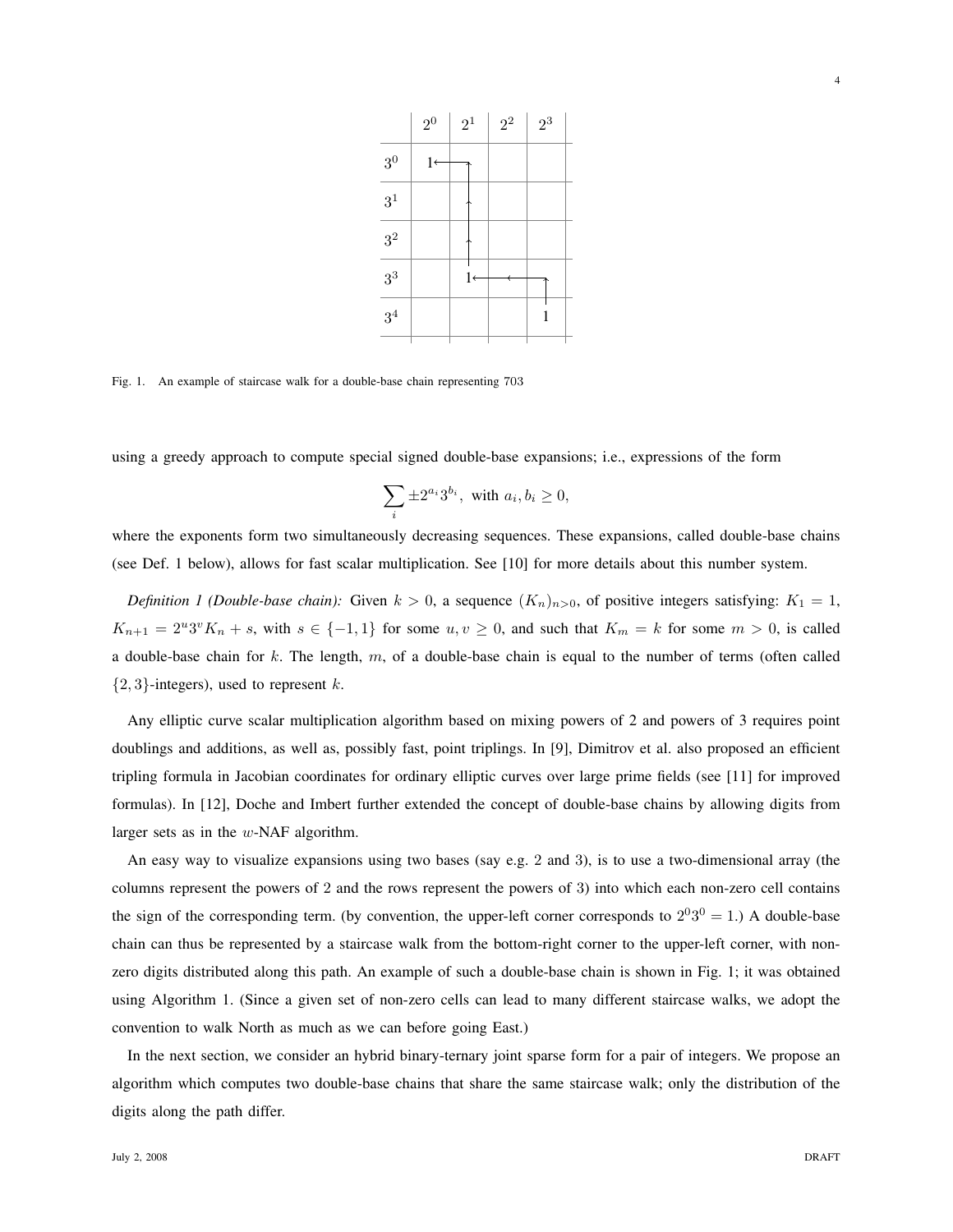#### III. HYBRID BINARY TERNARY JOINT SPARSE FORM

In Algorithm 2, the hybrid binary-ternary joint sparse form of a pair of integers is calculated by first checking whether both  $k_1$  and  $k_2$  are divisible by 3. If this is the case, both digits are set to 0 and the base set to 3, otherwise we check whether they are both divisible by 2 and proceed accordingly. Finally, if the pair is not divisible by 3 or 2, we make both numbers divisible by 6 by subtracting  $k_i$  mods  $6 \in \{-2, -1, 0, 1, 2, 3\}$  from  $k_i$ , and then divide the results by 2. Therefore, in the next step, both numbers are divisible by 3 and we generate a zero column.

```
Algorithm 2 Hybrid binary-ternary joint sparse form (HBTJSF)
Input : Two positive integers k_1, k_2Output : Arrays hbt1[], hbt2[], base[]
 1: i = 02: while k_1 > 0 or k_2 > 0 do
 3: if k_1 \equiv 0 \pmod{3} and k_2 \equiv 0 \pmod{3} then
 4: base[i] = 3;5: hbt1[i] = hbt2[i] = 0;6: k_1 = k_1/3; k_2 = k_2/3;
 7: else if k_1 \equiv 0 \pmod{2} and k_2 \equiv 0 \pmod{2} then
 8: base[i] = 2;9: hbt1[i] = hbt2[i] = 0;
10: k_1 = k_1/2; k_2 = k_2/2;
11: else
12: base[i] = 2;13: hbt1[i] = k_1 \text{ mod } 6; hbt2[i] = k_2 \text{ mod } 6;
14: k_1 = (k_1 - \text{hbt1}[i])/2; k_2 = (k_2 - \text{hbt2}[i])/2;15: end if
16: i = i + 117: end while
18: return hbt1[], hbt2[], base[]
```
*Example 4:* The following example illustrates the advantage of the HBTJSF. For  $k_1 = 1225$  and  $k_2 = 723$  the Joint Sparse Form

$$
1225 = (1 \ 0 \ 1 \ 0 \ \overline{1} \ 0 \ 0 \ 1 \ 0 \ 0 \ 1)
$$

$$
723 = (1 \ 0 \ \overline{1} \ 0 \ 0 \ \overline{1} \ 0 \ \overline{1} \ \overline{1} \ 0 \ \overline{1})
$$

has joint Hamming weight 7. The interleaving w-NAF (with  $w = 5$  for 1225 and  $w = 4$  for 723)

 $5-NAF(1225) = (1 \ 0 \ 0 \ 0 \ 0 \ -13 \ 0 \ 0 \ 0 \ 0 \ 0 \ 9)$  $4-NAF(723) = (0 \t0 \t0 \t3 \t0 \t0 \t-3 \t0 \t0 \t3)$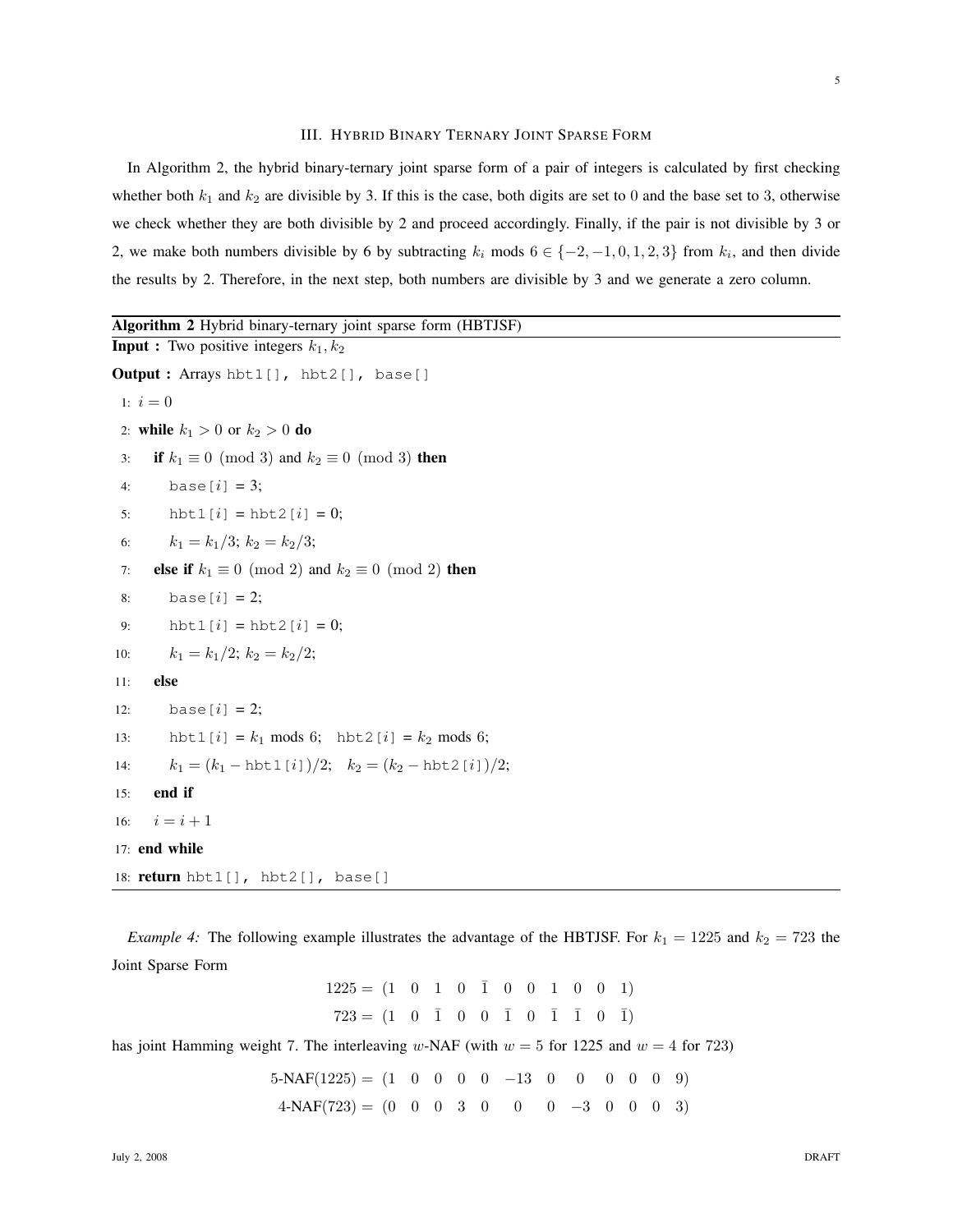

Fig. 2. Double-base chains for 1225 and 723

THE 14 POINTS THAT HAVE TO BE PRECOMPUTED FOR HBTJSF SCALAR MULTIPLICATION

|   | P          |                        |             |
|---|------------|------------------------|-------------|
| O | $P \pm Q$  | $2P \pm Q$             | $3P \pm Q$  |
|   | $P \pm 2Q$ |                        | $3P \pm 2Q$ |
|   |            | $P \pm 3Q$ $2P \pm 3Q$ |             |

has 6 non-zero elements<sup>2</sup> (using  $w = 4$  for 1225 and  $w = 5$  for 723 also leads to 6 non-zero elements). Using Algorithm 2, the hybrid binary-ternary joint sparse form

| $1225 = (3 \t 0 \t 1 \t 0 \t 0 \t 0 \t 1)$               |  |  |  |  |
|----------------------------------------------------------|--|--|--|--|
| $723 = (2 \ 0 \ \ \overline{2} \ 0 \ 0 \ 0 \ 0 \ 0 \ 3)$ |  |  |  |  |
| base[] = $(2 \t3 \t2 \t2 \t3 \t3 \t3 \t2)$               |  |  |  |  |

only requires 8 digits and has joint Hamming weight 3. We show the corresponding double-base chains in Fig. 2. Note the digits are distributed along the same staircase walk.

Since the HBTJSF uses the digit set  $\{-2, -1, 0, 1, 2, 3\}$ , a total of 14 points have to be precomputed (see Table I). Note that the points 2P, 2Q, 3P, 3Q are not needed as they correspond to pairs of integers that are simultaneously divisible by 2 or 3. Also, since the negation of a point is negligible, only one set of point difference need to be calculated; for example,  $2Q - P$  is easily deduced from  $P - 2Q$ .

## IV. THEORETICAL ANALYSIS

Let us analyse the behaviour of Algorithm 2. We consider integers of the form  $6k + j$  with  $j \in \{-2, \ldots, 3\}$ . We want to know how often our algorithm performs a division by 3 and how often it performs a division by 2. More importantly, we want to know how many non-zero columns we can expect on average.

We consider all pairs of numbers of the form  $(6i + j, 6i' + j')$  with  $j, j' \in \{0, 1, 2, 3, 4, 5\}$ . (Note that this is equivalent to  $j, j' \in \{-2, -1, 0, 1, 2, 3\}$ .) Clearly, we have 36 such states, that we denote  $S_{i,j}$ . We can therefore

<sup>&</sup>lt;sup>2</sup>In the interleaving method, the non-zero elements in both w-NAF representations are considered, instead of joint Hamming weight.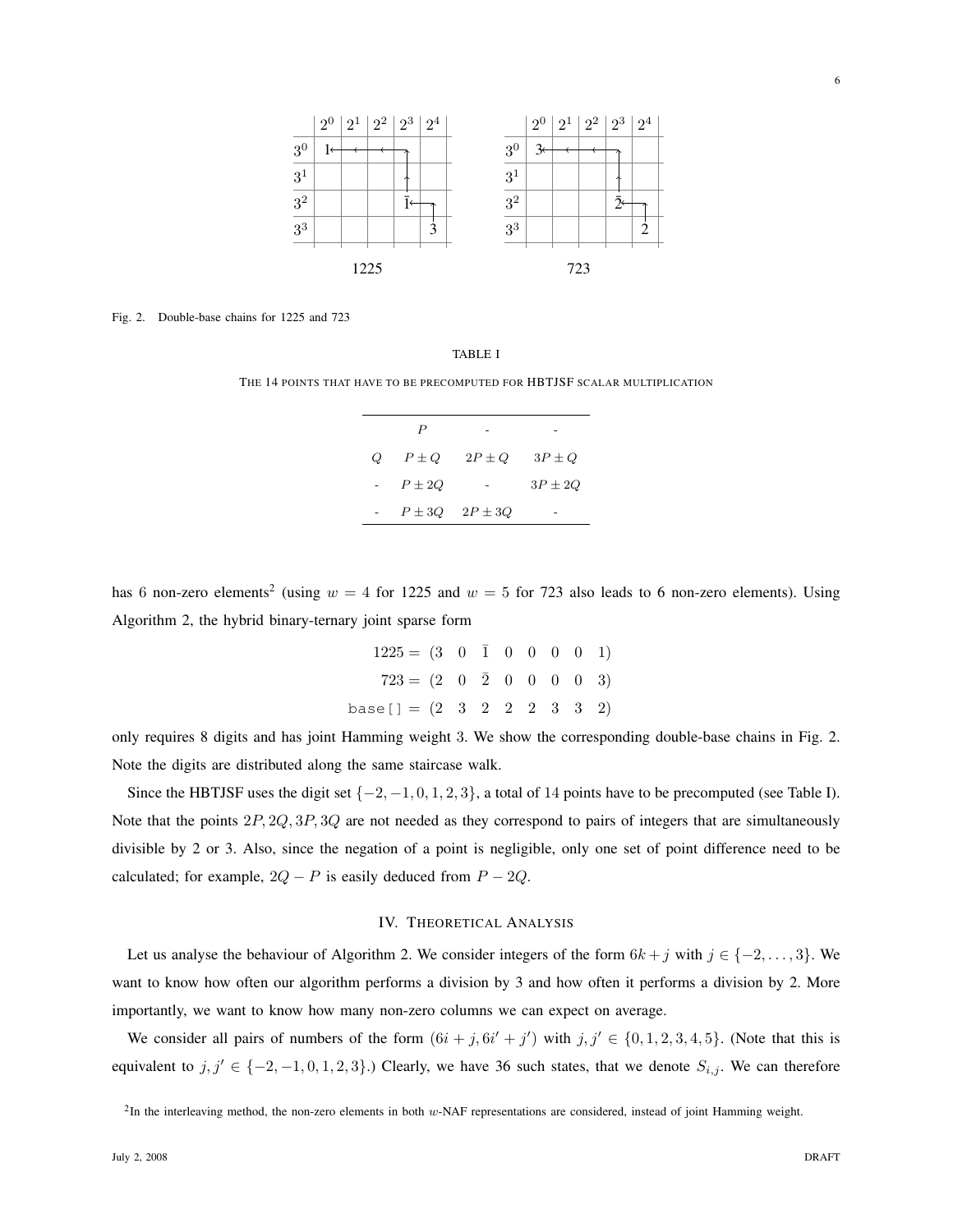define the 36  $\times$  36 transition matrix M, where  $M[6i + j, 6i' + j']$  is equal to the probability  $P(S_{i',j'}|S_{i,j})$ to go from state  $S_{i,j}$  to state  $S_{i',j'}$ . For example, the state  $S_{0,0}$  corresponds to the case where both numbers are divisible by 6. The divisions by 3 performed in step 6 of Algorithm 2 therefore lead to any of the states  $S_{0,0}, S_{0,2}, S_{0,4}, S_{2,0}, S_{2,2}, S_{2,4}, S_{4,0}, S_{4,2}, S_{4,4}$ , which correspond to a pair of even numbers, with probability 1/9. Similarly, if both numbers are even, the divisions by 2 in step 10 lead to four different states with probability 1/4. For example, we go from  $S_{0,2}$  to any of  $S_{0,1}$ ,  $S_{0,4}$ ,  $S_{3,1}$ ,  $S_{3,4}$  with probability 1/4. In the last case; i.e., when numbers are neither simultaneously divisible by 3 or 2, we make them divisible by 6 and perform a division by 2. Hence, we reach one of the four states  $S_{0,0}$ ,  $S_{0,3}$ ,  $S_{3,0}$ ,  $S_{3,3}$  that correspond to pairs of multiples of 3, with probability 1/4. The complete transition matrix is given in Appendix.

The stationary distribution  $\pi_{\infty}$  is obtained as  $\lim_{n\to\infty} \pi_0 M^n$ , with  $\pi_0 = (1/36, \ldots, 1/36)$  our initial probabilities (although they do not play any role). We have

$$
\pi_{\infty}[i] = \frac{27}{236} \quad \text{if } i \in \{0, 3, 18, 21\},
$$
  

$$
\pi_{\infty}[i] = \frac{1}{59} \quad \text{otherwise.}
$$

This allows us to compute the following average probabilities:

$$
p_3 = \sum_{i=0}^{5} \sum_{j=0}^{5} \pi_{\infty} [6i + j] \text{ if } i, j \equiv 0 \pmod{3},
$$
  

$$
p_z = \sum_{i=0}^{5} \sum_{j=0}^{5} \pi_{\infty} [6i + j] \text{ if } i, j \equiv 0 \pmod{3} \text{ or } i, j \equiv 0 \pmod{2},
$$

where  $p_3$  denotes the probability to perform a division by 3 and  $p_z$  denote the probability to generate a zero column. Clearly, the probability to perform a division by 2 is  $p_2 = 1-p_3$  and the probability to generate a non-zero column is  $p_{nz} = 1 - p_z$ . We have

$$
p_2 = \frac{32}{59}, \quad p_3 = \frac{27}{59}, \quad p_z = \frac{35}{59}, \quad p_{nz} = \frac{24}{59}.
$$
 (1)

Now, using  $p_2$  and  $p_3$ , we can evaluate the average base

$$
\beta = \sqrt[59]{2^{32}3^{27}} = \sqrt[59]{32751691810479015985152} \approx 2.407765
$$

For a pair of t-bit integers, the average number of columns of the HBTJSF array is thus approximately

$$
(\log_{\beta} 2) \times t \approx 0.7888 \times t. \tag{2}
$$

Finally, from (1) and (2), we derive that the expected number of elliptic curve additions per bit is approximately

$$
\frac{24}{59} \times 0.7888 \approx 0.3209.
$$

We summarized our theoretical results in Table II, with real values rounded to the nearest hundredth. (For simplicity, we consider that the same window width is used for both numbers in the interleaving  $w$ -NAF method.)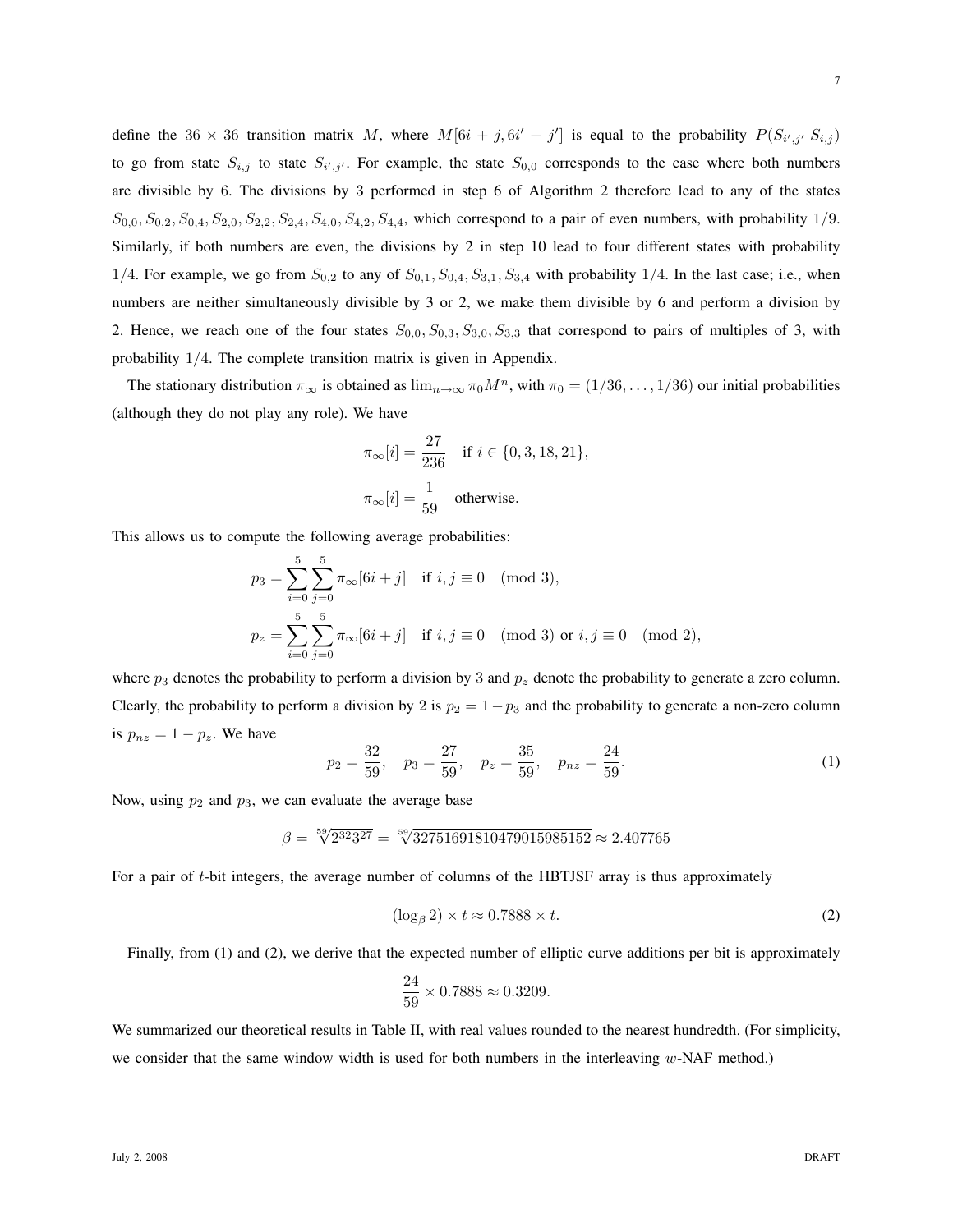#### TABLE II

THEORETICAL COMPARISON OF HBTJSF, JSF AND INTERLEAVING w-NAF FOR A t-BIT PAIR OF INTEGERS

| Parameters            | <b>HBTJSF</b> | JSF   | Interleaving $w$ -NAF |
|-----------------------|---------------|-------|-----------------------|
| Average base          | 2.41          | 2     | 2                     |
| Avg # col.            | 0.79t         | $t+1$ | $t+1$                 |
| Avg $#$ base 2 col.   | 0.43t         | $t+1$ | $t+1$                 |
| Avg $#$ base 3 col.   | 0.36t         | 0     | O                     |
| $Avg$ # non-zero col. | 0.32t         | 0.5t  | $2t/(w+1)$            |
| Precomp.              | 14            | 2     | $2w-1=2$              |

## TABLE III

COSTS OF SOME CURVE OPERATIONS FOR ORDINARY ELLIPTIC CURVES OVER PRIME FIELDS IN JACOBIAN COORDINATES  $(a = -3)$  and

| Weierstrass / Jacobian ( $a = -3$ ) |  |  |
|-------------------------------------|--|--|
|                                     |  |  |

|                       | Cost      | $S = 0.8M$       |  |  |  |  |  |  |  |
|-----------------------|-----------|------------------|--|--|--|--|--|--|--|
| Doubling              | $3M + 5S$ | 7M               |  |  |  |  |  |  |  |
| Tripling              | $7M + 7S$ | 12.6M            |  |  |  |  |  |  |  |
| Addition (mixed)      | $7M + 4S$ | 10.2M            |  |  |  |  |  |  |  |
| Tripling-oriented DIK |           |                  |  |  |  |  |  |  |  |
|                       | Cost      | $S = 0.8M$       |  |  |  |  |  |  |  |
| Doubling              | $2M + 7S$ | 7.6 M            |  |  |  |  |  |  |  |
| Tripling              | $6M + 6S$ | $10.8$ M         |  |  |  |  |  |  |  |
| Addition (mixed)      | $7M + 4S$ | $10.2 \text{ M}$ |  |  |  |  |  |  |  |

## V. COMPARISONS

Based on the above analysis, we compare our algorithm with the JSF and the w-NAF interleaving method (assuming windows of size  $w = 4$  for both scalars). We consider two kinds of curves for which we know that triplings are useful [13]:

- Ordinary elliptic curves over large prime fields with Jacobian coordinates (with  $a = -3$ ),
- tripling-oriented Doche-Icart-Kohel curves [14].

The costs of the necessary curve operations are given in Table III; the last column give equivalent multiplication counts assuming  $S = 0.8M$ . These costs are reported in the comprehensive and accurate explicit-formulas database [11]. Our results are summarized in Table IV for 256-bit pairs of integers (similar values can be observed for other sizes).

*Remark 1:* Note that the cost of precomputations is not included in our operation counts. In the case of JSF, only  $P + Q$  and  $P - Q$  have to be computed, which is (almost, but not exactly) equivalent to two additions. In the case of interleaving w-NAF, we have to precompute 3P, 3Q, 5P, 5Q, ...,  $(2^{w-1}-1)P$ ,  $(2^{w-1}-1)Q$ ; that is, a total of  $2^{w-1}$  – 2 points. The exact operation counts depends on the way those computations are implemented. In the case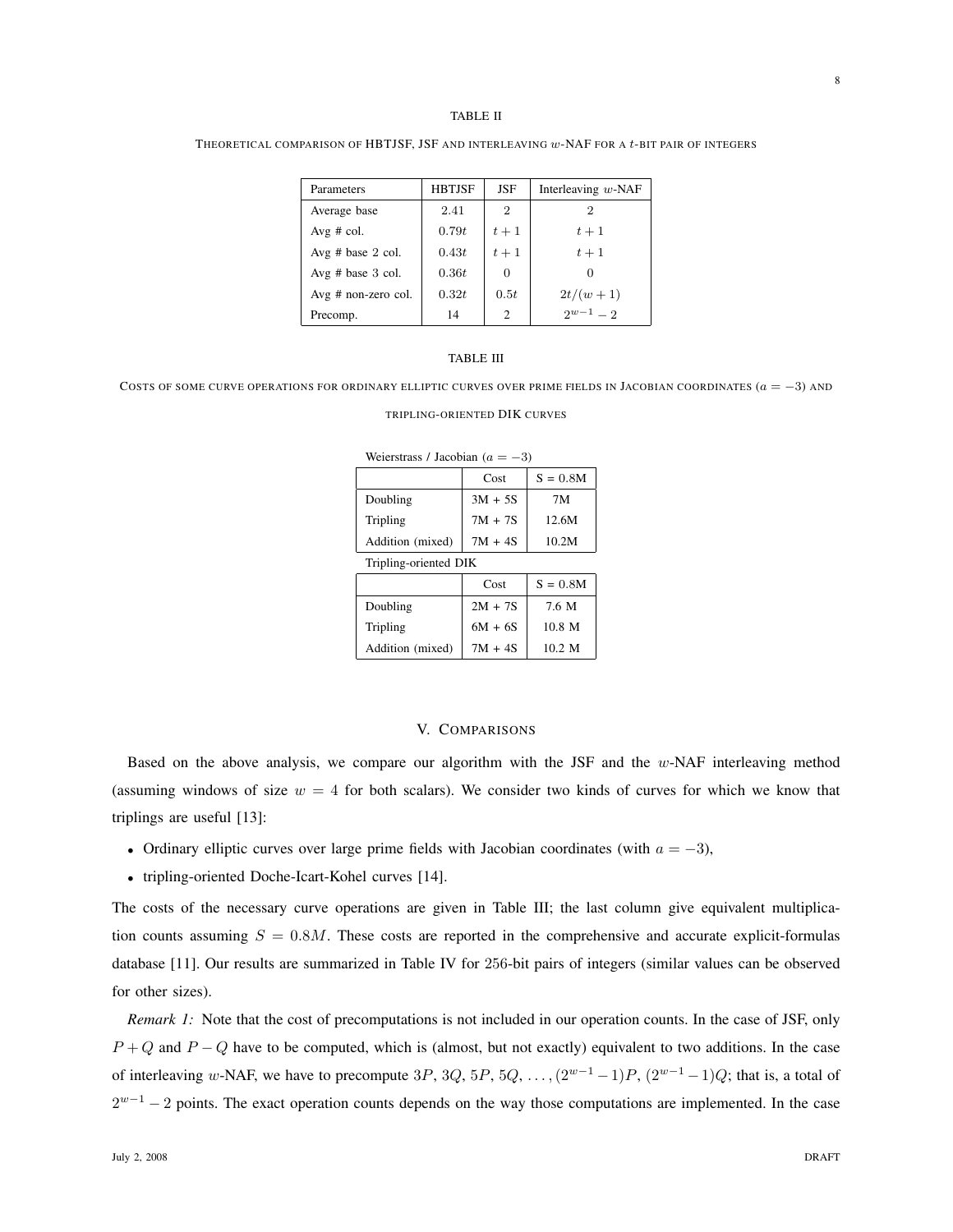#### TABLE IV

COMPARISONS BETWEEN HBTJSF, JSF AND INTERLEAVING w-NAF FOR 256-BIT INTEGERS

| Weierstrass / Jacobian ( $a = -3$ ) |               |          |              |                          |  |  |  |  |  |  |  |  |
|-------------------------------------|---------------|----------|--------------|--------------------------|--|--|--|--|--|--|--|--|
|                                     | <b>HBTJSF</b> | JSF      | Inter. 4-NAF | Inter 5-NAF              |  |  |  |  |  |  |  |  |
| Mult. counts for dbl.               | 770           | 1792     | 1792         | 1792                     |  |  |  |  |  |  |  |  |
| Mult. counts for tpl.               | 1159          | $\Omega$ | $\Omega$     | 0                        |  |  |  |  |  |  |  |  |
| Mult. counts for add                | 836           | 1306     | 1044         | 870                      |  |  |  |  |  |  |  |  |
| Total mult. counts                  | 2765          | 3098     | 2836         | 2662                     |  |  |  |  |  |  |  |  |
| Precomp.                            | 14            | 2        | 6            | 14                       |  |  |  |  |  |  |  |  |
| Overhead                            |               | 12.04%   | $2.57\%$     | $-3.73\%$ <sup>(a)</sup> |  |  |  |  |  |  |  |  |
| Tripling-oriented DIK               |               |          |              |                          |  |  |  |  |  |  |  |  |
|                                     | <b>HBTJSF</b> | JSF      | Inter. 4-NAF | Inter. 5-NAF             |  |  |  |  |  |  |  |  |
| Mult. counts for dbl.               | 836           | 1946     | 1946         | 1946                     |  |  |  |  |  |  |  |  |
| Mult. counts for tpl.               | 994           | $\Omega$ | $\Omega$     | 0                        |  |  |  |  |  |  |  |  |
| Mult. counts for add                | 836           | 1306     | 1044         | 870                      |  |  |  |  |  |  |  |  |
| Total mult. counts                  | 2666          | 3252     | 2990         | 2816                     |  |  |  |  |  |  |  |  |
| Precomp.                            | 14            | 2        | 6            | 14                       |  |  |  |  |  |  |  |  |
| Overhead                            |               | 21.98%   | 12.15%       | 5.63%                    |  |  |  |  |  |  |  |  |

(a) Interleaving 5-NAF seems slightly better than HBTJSF for ordinary curves over  $\mathbb{F}_p$ , but this is without considering precomputation costs (see Rem. 1).

of HBTJSF, 14 points are needed as shown in Table I. The exact number of field operations is less than the field cost of 2 doublings plus 16 additions, since common subexpressions eliminations techniques can be considered. We believe that the more compact (the largest multiples are triples) set of points used in HBTJSF should give more opportunities for savings than for Interleaving w-NAF.

## VI. CONCLUSIONS

A new recoding algorithm for a pair of integers has been proposed. It is based on a decomposition of two integers using mixed powers of 2 and 3. Our analysis shows that it requires almost 20% fewer digits than the binary representation and that the average number of non-zero columns per bit is less than 1/3. We have illustrated the advantages of the so-called HBTJSF for elliptic curve double-scalar multiplication. Compared to the commonly used JSF and interleaving w-NAF methods, the savings obtained with HBTJSF are significant (up to 18%) for curves for which triplings are useful, such as e.g. ordinary curves over large prime fields or tripling-oriented DIK curves.

## ACKNOWLEDGMENTS

The authors would like to thank Alain Jean-Marie for his very useful comments.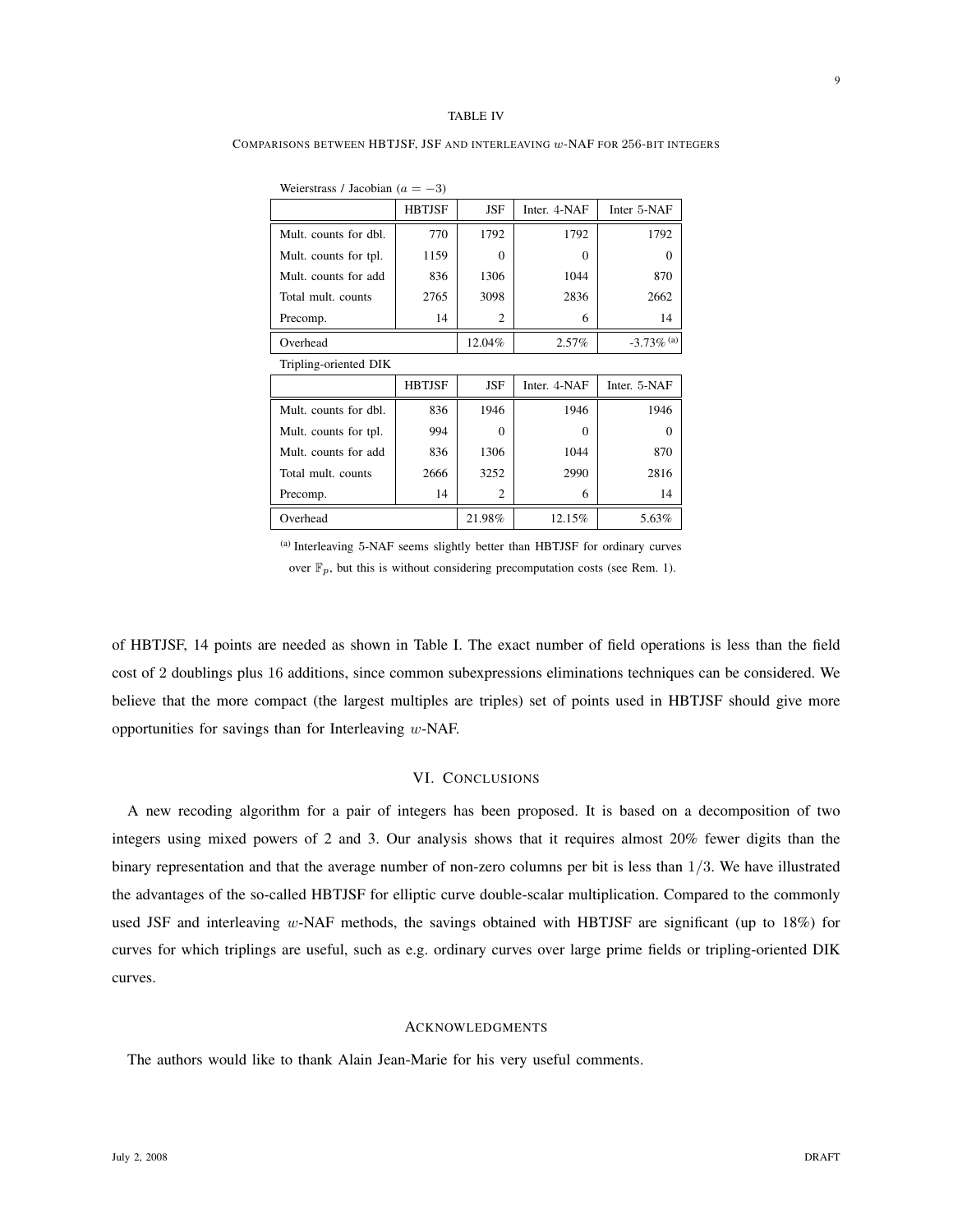#### **REFERENCES**

- [1] T. ElGamal, "A public key cryptosystem and a signature scheme based on discrete logarithms," *IEEE Transactions on Information Theory*, vol. 31, no. 4, pp. 469–472, July 1985.
- [2] D. Hankerson, A. Menezes, and S. Vanstone, *Guide to Elliptic Curve Cryptography*. Springer, 2004.
- [3] A. D. Booth, "A signed binary multiplication technique," *Quarterly Journal of Mechanics and Applied Mathematics*, vol. 4, no. 2, pp. 236–240, 1951, reprinted in E. E. Swartzlander, *Computer Arithmetic*, Vol. 1, IEEE Computer Society Press Tutorial, Los Alamitos, CA, 1990.
- [4] G. W. Reitwiesner, "Binary arithmetic," *Advances in Computers*, vol. 1, pp. 231–308, 1960.
- [5] M. Joye and S.-M. Yen, "Optimal left-to-right binary signed-digit exponent recoding," *IEEE Transactions on Computers*, vol. 49, no. 7, pp. 740–748, 2000.
- [6] J. A. Solinas, "Low-weight binary representations for pairs of integers," Center for Applied Cryptographic Research, University of Waterloo, Waterloo, ON, Canada, Research report CORR 2001-41, 2001.
- [7] V. Dimitrov and T. V. Cooklev, "Two algorithms for modular exponentiation based on nonstandard arithmetics," *IEICE Transactions on Fundamentals of Electronics, Communications and Computer Science*, vol. E78-A, no. 1, pp. 82–87, Jan. 1995, special issue on cryptography and information security.
- [8] M. Ciet, M. Joye, K. Lauter, and P. L. Montgomery, "Trading inversions for multiplications in elliptic curve cryptography," *Designs, Codes and Cryptography*, vol. 39, no. 2, pp. 189–206, May 2006.
- [9] V. Dimitrov, L. Imbert, and P. K. Mishra, "Efficient and secure elliptic curve point multiplication using double-base chains," in *Advances in Cryptology, ASIACRYPT'05*, ser. Lecture Notes in Computer Science, vol. 3788. Springer, 2005, pp. 59–78.
- [10] ——, "The double-base number system and its application to elliptic curve cryptography," *Mathematics of Computation*, vol. 77, no. 262, pp. 1075–1104, 2008.
- [11] D. J. Bernstein and T. Lange, "Explicit-formulas database," URL: http://www.hyperelliptic.org/EFD/, joint work by Daniel J. Bernstein and Tanja Lange, building on work by many authors.
- [12] C. Doche and L. Imbert, "Extended double-base number system with applications to elliptic curve cryptography," in *Progress in Cryptology, INDOCRYPT'06*, ser. Lecture Notes in Computer Science, vol. 4329. Springer, 2006, pp. 335–348.
- [13] D. J. Bernstein, P. Birkner, T. Lange, and C. Peters, "Optimizing double-base elliptic-curve single-scalar multiplication," in *Progress in Cryptology – INDOCRYPT2007*, ser. Lecture Notes in Computer Science, vol. 4859. Springer, 2007, pp. 167–182.
- [14] C. Doche, T. Icart, and D. R. Kohel, "Efficient scalar multiplication by isogeny decompositions," in *Public Key Cryptography, PKC'06*, ser. Lecture Notes in Computer Science, vol. 3958. Springer, 2006, pp. 191–206.